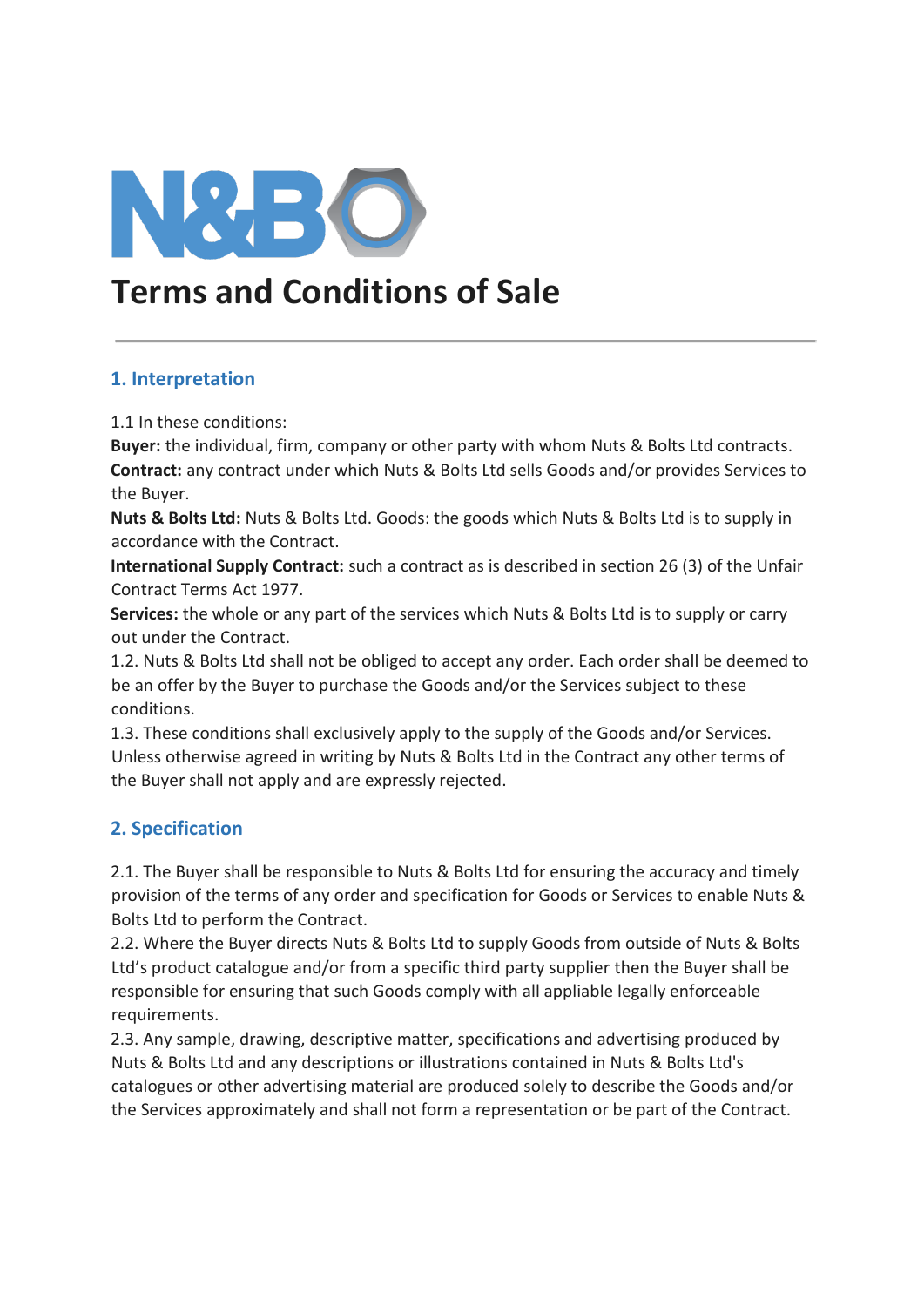#### **3. Prices**

3.1. The price for the Goods and/or the Services shall be the price set out in the Contract or in the order. If no price is set out in the Contract or in the order, the price set out in Nuts & Bolts Ltd's online published price list applicable on the date of completion of delivery shall apply.

3.2. Unless otherwise stated elsewhere within the Contract Nuts & Bolts Ltd shall be entitled to increase its prices at any time to take account of any increase in the cost to Nuts & Bolts Ltd of purchasing any goods and such increased prices at the date of despatch by Nuts & Bolts Ltd shall be substituted for the previous Contract price.

3.3. If Nuts & Bolts Ltd accepts and processes an online order where a pricing error is obvious and could reasonably have been recognised by the Buyer as a mispricing, we may cancel the order, refund the Buyer any sums paid and require the return of any Goods. 3.4. All prices quoted are exclusive of any applicable tax duties (including VAT) and other government charges which are payable by the Buyer in respect of the Goods and/or Services.

#### **4. Delivery**

4.1. Unless stated in the Contract or otherwise agreed in writing by Nuts & Bolts Ltd, Nuts & Bolts Ltd shall deliver the Goods by the means most convenient to Nuts & Bolts Ltd to the address or addresses specified by the Buyer at the time of placing their order. Save where otherwise specified in the Contract, Nuts & Bolts Ltd shall be entitled to add to the Contract price a reasonable charge for packaging and delivery. Off-loading shall be at the Buyer's expense and the Buyer shall provide appropriate equipment and manual labour for such off-loading. The Buyer shall provide all requisite instructions, documents, licences and authorisations required for or relevant to the delivery of the Goods and/or the Services to enable delivery to take place. Nuts & Bolts Ltd shall not be liable for any failure or delay in delivery as a result of the Buyer failing to comply with this clause 4.1 or any other condition. 4.2. If the Contract requires the Buyer to take delivery of the Goods at Nuts & Bolts Ltd's premises Nuts & Bolts Ltd shall notify the Buyer of the collection date and the Buyer shall take delivery of the Goods within 7 days of the collection date.

4.3. Nuts & Bolts Ltd will endeavour to deliver the Goods or complete the Services by any date specified in the Contract or within any period otherwise agreed upon. Such dates and periods are estimates only given in good faith and Nuts & Bolts Ltd will not be liable for any failure to deliver the Goods or carry out the Services by such a date or within such a period. Time for delivery shall not be of the essence of the Contract. Nuts & Bolts Ltd shall be entitled to defer delivery until any monies due from the Buyer have been received. 4.4. If the Buyer fails to take delivery of the Goods or fails to give Nuts & Bolts Ltd adequate delivery instructions at the time stated for delivery then, without prejudice to any other right or remedy available to Nuts & Bolts Ltd, Nuts & Bolts Ltd may at its option; (i) store the Goods until actual delivery and charge the Buyer for the reasonable costs (including insurance) of storage or; (ii) sell the Goods at the best price readily obtainable and (after deducting all reasonable storage and selling expenses) account to the Buyer for the excess over the price under the Contract or charge the Buyer for any shortfall below the price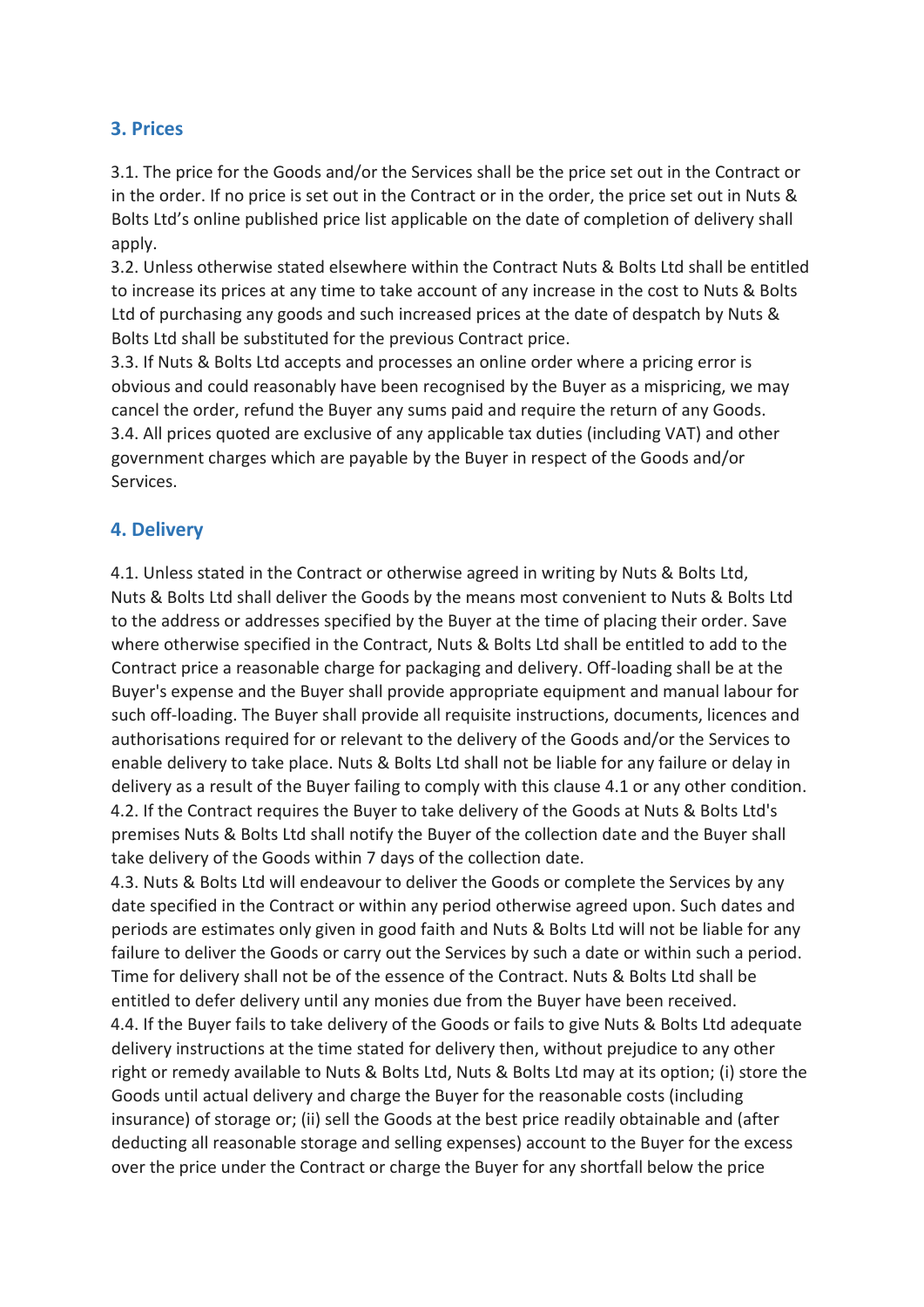under the Contract. The Buyer shall pay such shortfall to Nuts & Bolts Ltd within 28 days of the date of Nuts & Bolts Ltd's demand. 4.5. Any liability of Nuts & Bolts Ltd for non-delivery of the Goods shall be limited to replacing within a reasonable time, or issuing a credit note against any invoice raised for, any such Goods that were not delivered.

# **5. Risk and title**

5.1. Save in the case of International Supply Contracts (as described in clause 10) the risk in Goods shall pass to the Buyer on delivery.

5.2. Title to all goods shall be retained until all monies due are paid in full.

## **6. Payment**

The Buyer shall pay Nuts & Bolts Ltd's invoices within 30 days of the end of month of the invoice date of the relevant invoice. Time for payment shall be of the essence of the Contract.

# **7. Failure to pay**

7.1. If there is an intervening event (as defined in clause 7.2) Nuts & Bolts Ltd may defer or cancel any further deliveries of Goods and/or Services, stop any Goods in transit, terminate the provision of any Supply System and/or Stocked Goods and treat the Contract as terminated but without prejudice to its rights to the full purchase price for Goods delivered and Services performed and damages for any loss suffered in consequence of such termination.

7.2. An intervening event shall be any of the following,(i) failure by the Buyer to make any payment when it becomes due; (ii) breach by the Buyer of any of the terms or conditions of the Contract; (iii) the Buyer's proposal for or entry into any composition or arrangement with creditors.(iv) the presentation against the Buyer of any Petition for a Bankruptcy Order, Administration Order, Winding-Up Order, or similar process; (v) the appointment of an Administrative Receiver or Receiver in respect of the business or any part of the assets of the Buyer; (vi) Nuts & Bolts Ltd forming the reasonable opinion that the Buyer has become or is likely in the immediate future to be-come unable to pay his, her or its debts (adopting, in the case of a Company, the definition of that term set out in Section 123 of the Insolvency Act 1986).

#### **8. Limitation of liability**

8.1. Nuts & Bolts Ltd will have no liability for damage in transit, shortage of delivery or loss of Goods unless the Buyer shall have given to Nuts & Bolts Ltd written notice of such damage, shortage or loss with reasonable particulars thereof within 7 days of receipt of the Goods or (in the case of total loss) of receipt of the invoice or other notification of despatch. Nuts & Bolts Ltd's liability, if any, shall be limited to replacing or (in its discretion) repairing such Goods.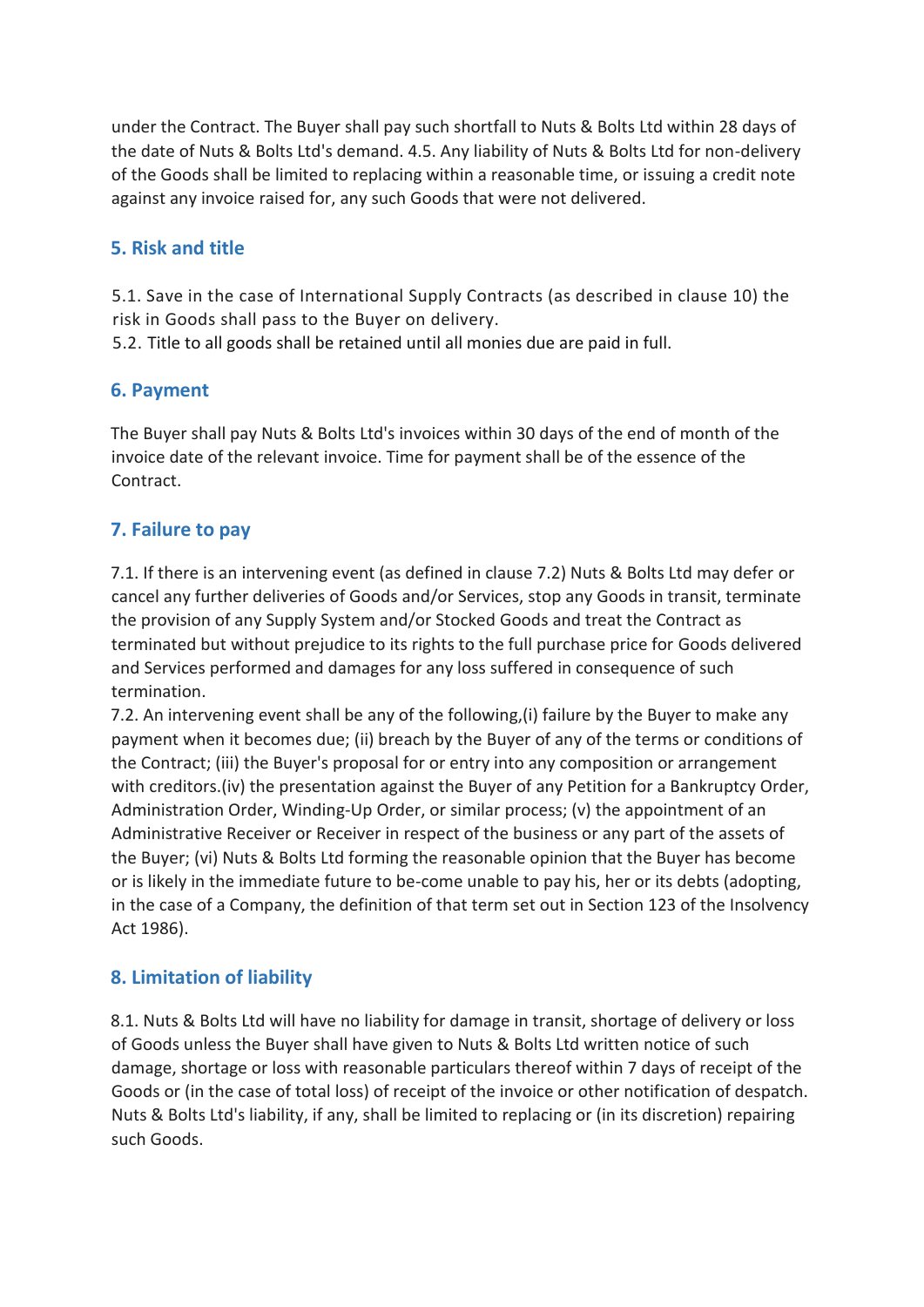8.2. Subject to clause 8.6, Nuts & Bolts Ltd shall have no liability to the Buyer in the event of any negligence or wilful default on the part of its servants or agents in or in connection with the supply of any Goods or the design or manufacture or in the carrying out of any Services. Nuts & Bolts Ltd will have no liability to the Buyer, whether arising on contract, tort (including negligence), breach of statutory duty or restitution, or for misrepresentation, for any loss of profit, loss of business, depletion of goodwill or for any indirect or consequential loss whatsoever arising out of or in connection with the Contract.

8.3. Save as otherwise provided in these conditions Nuts & Bolts Ltd's liability in respect of any defect in or failure of Goods is limited to:

8.3.1. replacing or (in its discretion) repairing or paying for the repair or replacement of such Goods which, (in the case of defects apparent upon inspection) within 21 days of delivery and (in the case of defects not so apparent) within 12 months of delivery to the Buyer are found to be defective or fail or are unable to perform in accordance with the Contract by reason of faulty or incorrect design workmanship parts or materials; 8.3.2. in the event of any error in any description which has formed a representation or is part of a Contract then Nuts & Bolts Ltd's liability in respect of any direct loss or damage sustained by the Buyer as a result of such error shall not exceed the price of the Goods in respect of which the description is incorrect.

8.4. Nuts & Bolts Ltd shall honour the terms of any guarantee provided by the third party manufacturer of which the Buyer has the benefit by virtue of it having purchased such Goods provided always that the Buyer shall have complied with all and any terms imposed by the manufacturer's guarantee.

8.5. Where Nuts & Bolts Ltd agrees to repair or replace Goods in accordance with the provisions of this clause 8 or otherwise any time specified for delivery under the Contract shall be extended for such period as Nuts & Bolts Ltd may reasonably require. 8.6. Nothing in these conditions shall limit or exclude the liability or remedy of either party for (i) death or personal injury caused by its negligence, or the negligence of its employees, agents or sub-contractors; (ii) for fraud or fraudulent misrepresentation; (iii) for breach of any obligation as to title implied by section 12 of the Sale of Goods Act 1979; or (iv) for any act, omission or matter, liability for which may not be legally excluded or limited. All other conditions, warranties and other terms express or implied, statutory or otherwise are expressly excluded.

#### **9. Cancellation and returns**

9.1. Nuts & Bolts Ltd may allow an order for Goods to be cancelled where there is no fault with the Goods. This is subject to Nuts & Bolts Ltd recovering from the Buyer the costs incurred by Nuts & Bolts Ltd, and may be subject to a processing charge other than due to defects covered under clause 8.3.

9.2. The Buyer shall not have a right to cancel (other than with the prior written consent of Nuts & Bolts Ltd) in respect of: (i) Goods sealed for health protection or hygiene purposes, once these have been unsealed after receipt by the Buyer; (ii) any Goods which become mixed inseparably with other items after their delivery; (iii) noncatalogue and/or specially ordered Goods; or (iv) any Goods which have less than 180 days remaining on any "use by" date printed on such Goods and/or as otherwise notified to the Buyer by Nuts & Bolts Ltd.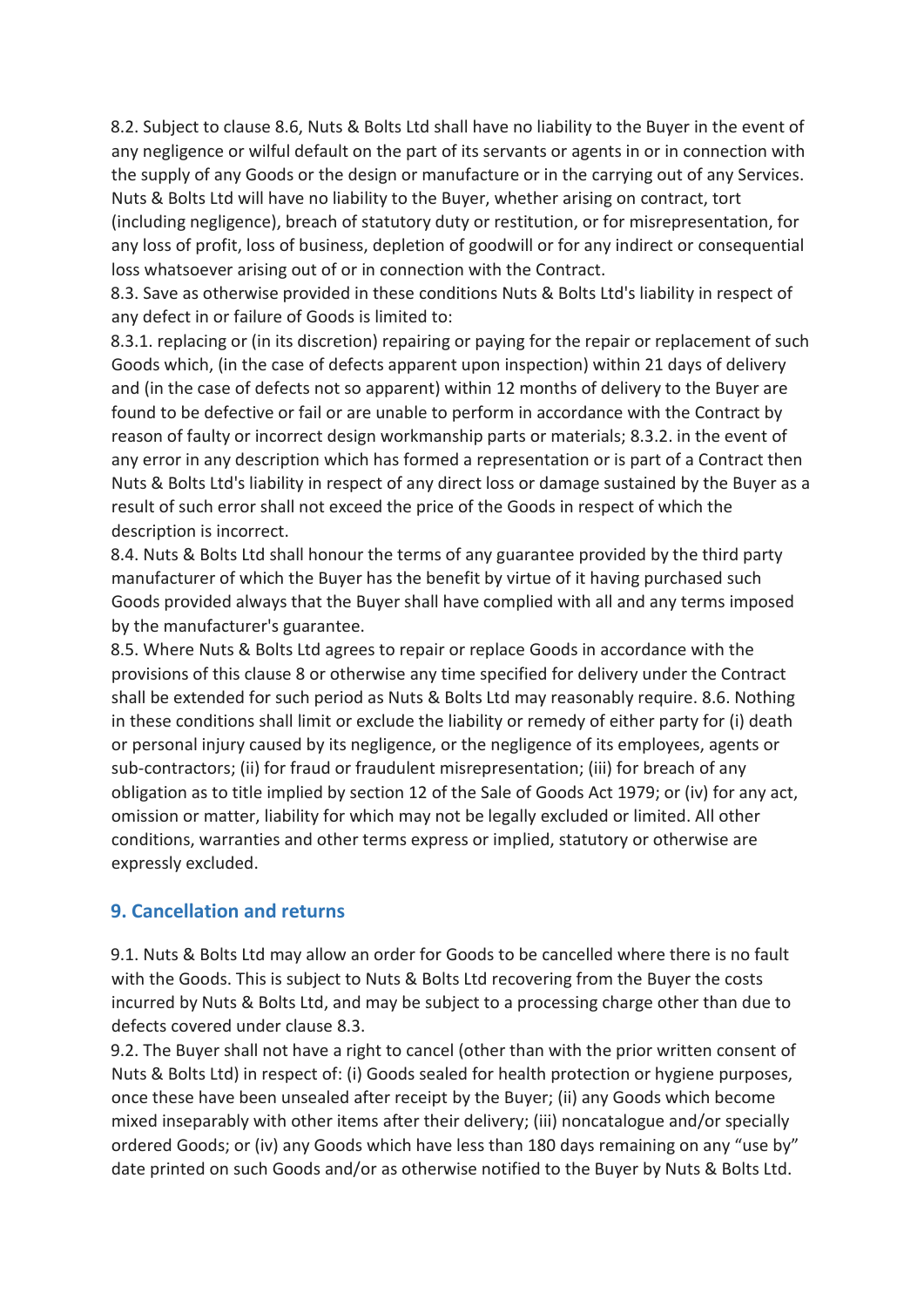9.3. The Buyer may only return Goods to Nuts & Bolts Ltd, and receive a credit or refund or replacement on the following conditions:

9.3.1. the Buyer has contacted Nuts & Bolts Ltd to obtain a returns reference number; 9.3.2. the return must be made within 30 days of the date of delivery or collection of such Goods; 9.3.3. the Goods must be returned to Nuts & Bolts Ltd in their original condition and packaging and in a condition which will enable them to be immediately fit for re-sale; 9.3.4. the Goods must be returned to Nuts & Bolts Ltd adequately packed and clearly labelled to an address specified by Nuts & Bolts Ltd at the Buyer's expense; and 9.3.5. the Buyer must quote the returns reference number on the parcel being returned.

9.4. Nuts & Bolts Ltd shall have the right to terminate any order at any time in writing to the Buyer if: (i) the Buyer does not make any payment to Nuts & Bolts Ltd when it is due and the Buyer still does not make payment within 14 days of notice of such overdue payment by Nuts & Bolts Ltd; (ii) the Buyer does not, within a reasonable time of the Buyer requesting for it, provide Nuts & Bolts Ltd with information that is necessary for Nuts & Bolts Ltd to provide the Goods; (iii) the Buyer does not, within a reasonable time, allow Nuts & Bolts Ltd to deliver the Goods to the Buyer or collect them from Nuts & Bolts Ltd or allow Nuts & Bolts Ltd access to your premises to supply the Services; or (iv) Nuts & Bolts Ltd is unable to source the Goods from its suppliers. 9.5. If Nuts & Bolts Ltd terminates the Contract in accordance with clause 9.3, Nuts & Bolts Ltd shall refund any payment by the Buyer made in advance for Goods Nuts & Bolts Ltd has not provided.

#### **10. Export**

In addition to these conditions, the export by Nuts & Bolts Ltd of Goods are subject to the additional export terms located at the bottom of the website in the links. To the extent there is a conflict between these conditions and the Additional Export Terms, the Additional Export Terms will apply.

# **11. General**

11.1. The laws and courts of the United Kingdom shall apply to the Contract.

11.2. Buyer is aware that Nuts & Bolts Ltd's business practices prohibit bribery and corrupt behaviour in any form. Buyer shall comply with all laws that relate to money laundering, terrorism, commercial or official bribery, or dealing with government officials, as well as all other applicable laws and regulations. Further, Buyer shall not offer or provide anything of value (e.g., gifts, loans, travel, entertainment, or any other similar benefit) either directly or indirectly to any government official for the purpose of influencing any act or decision by such official. Buyer shall not pay a gratuity, bribe or inducement to any government official, even if it appears customary or consistent with prevailing business practices. Buyer represents, warrants, and covenants that: (a) neither it, nor any of its owners, officers or directors, or any key personnel have been convicted of a felony or debarred from the practice of a profession based on an offense involving bribery, fraud or corruption; (b) none of its owners, officers or directors, or any key personnel, is a public official, official of a political party or candidate for political office, and Buyer will inform Nuts & Bolts Ltd of any change in such status; (c) it has not made any improper payment to a public official, political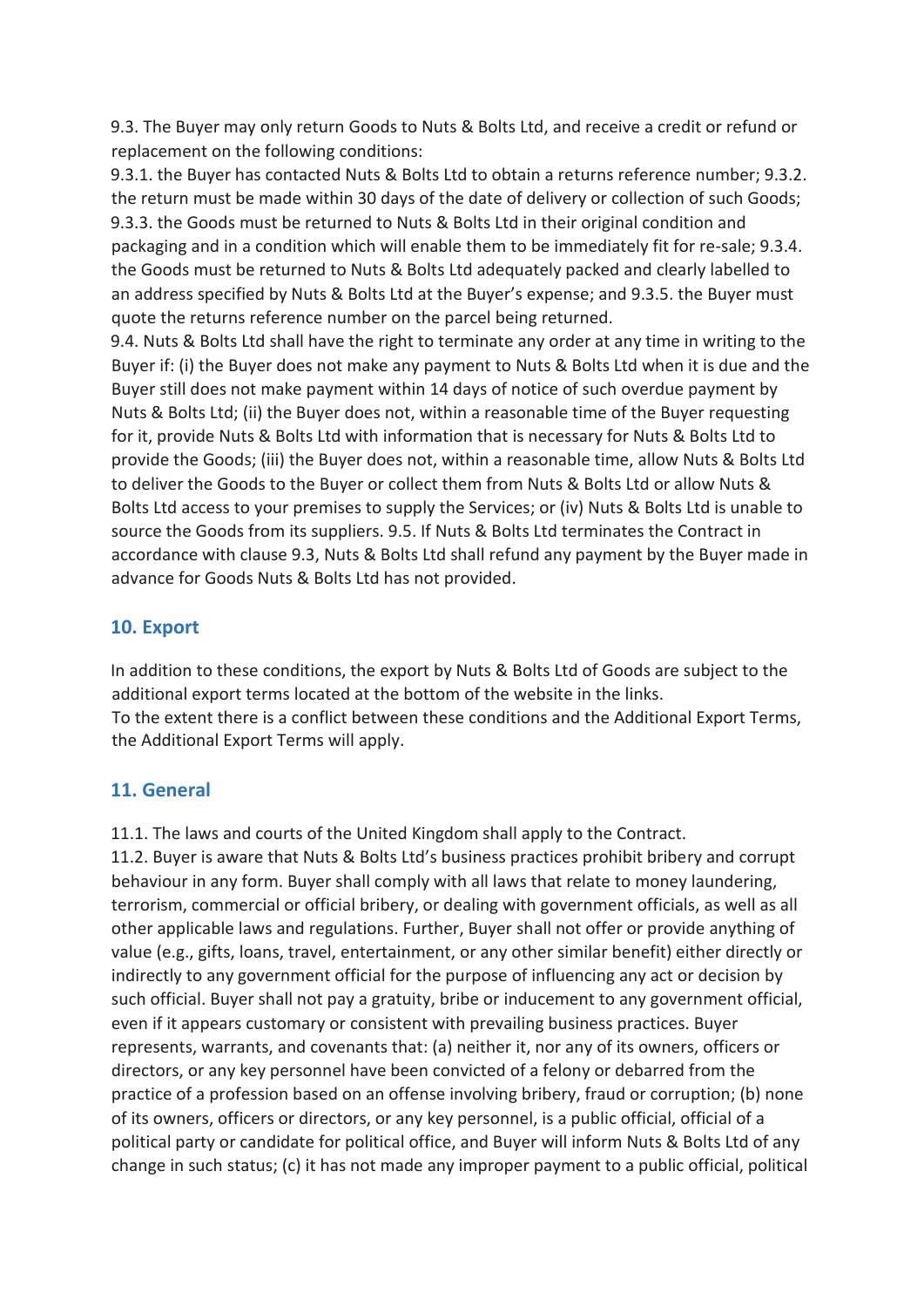party, or candidate in connection with Nuts & Bolts Ltd or the Contract, or to obtain or retain business; and (d) it will disclose to Nuts & Bolts Ltd any subcontractors or third parties that will perform any of Buyer's obligations in connection with the Contract. 11.3. Nuts & Bolts Ltd may assign, or deal in any other manner with, the Contract or any part of it, including sub-contracting any of its obligations under the Contract to any third party or agent.

11.4. If any provision, or part of a provision, of the Contract is found by any court or administrative body of competent jurisdiction to be invalid, illegal or unenforceable (a void provision), such invalidity, illegality or unenforceability shall not affect the other provisions of the Contract, which shall remain in full force and effect. If a void provision would be valid, legal and enforceable if some part of it were deleted, that void provision shall apply with such modification as may be necessary to make it valid, legal and enforceable and if it cannot be made valid, legal and enforceable it shall be deemed to be deleted.

# **Clauses 12-15 apply if Nuts & Bolts Ltd supplies Goods to a Consumer**

# **12. Summary of Consumer Rights**

12.1. This clause 12 shall only apply where the Buyer is a Consumer under these conditions. 12.2. Nuts & Bolts Ltd is under a legal duty to supply Goods that are in conformity with this

Contract. Nothing in these conditions will affect your legal rights.

12.3. For the purposes of these conditions, Consumer means a natural person (i.e., a human being) who is acting for purposes other than his or her trade, business or profession. 12.4. This is a summary of a Consumer's key legal rights. These are subject to certain

exceptions. For detailed information please visit the Citizens Advice website www.adviceguide.org.uk or call 03454 04 05 06.

12.5. The Consumer Rights Act 2015 says the Goods must be as described, fit for purpose and of satisfactory quality. During the expected lifespan of the Consumer's product, its legal rights entitle the Consumer to the following:

- up to 30 days: if the goods are faulty, then the Consumer can get an immediate refund;
- up to six months: if the Goods can't be repaired or replaced, then the Consumer is entitled to a full refund, in most cases;
- up to six years: if the Goods do not last a reasonable length of time, the Consumer may be entitled to some money back.

# **13. Right to cancel where Buyer is a Consumer**

For most Goods bought online, the Buyer shall have a legal right to cancel the order for any reason within 14 days and receive a full refund in accordance with the Consumer Contracts Regulations 2013.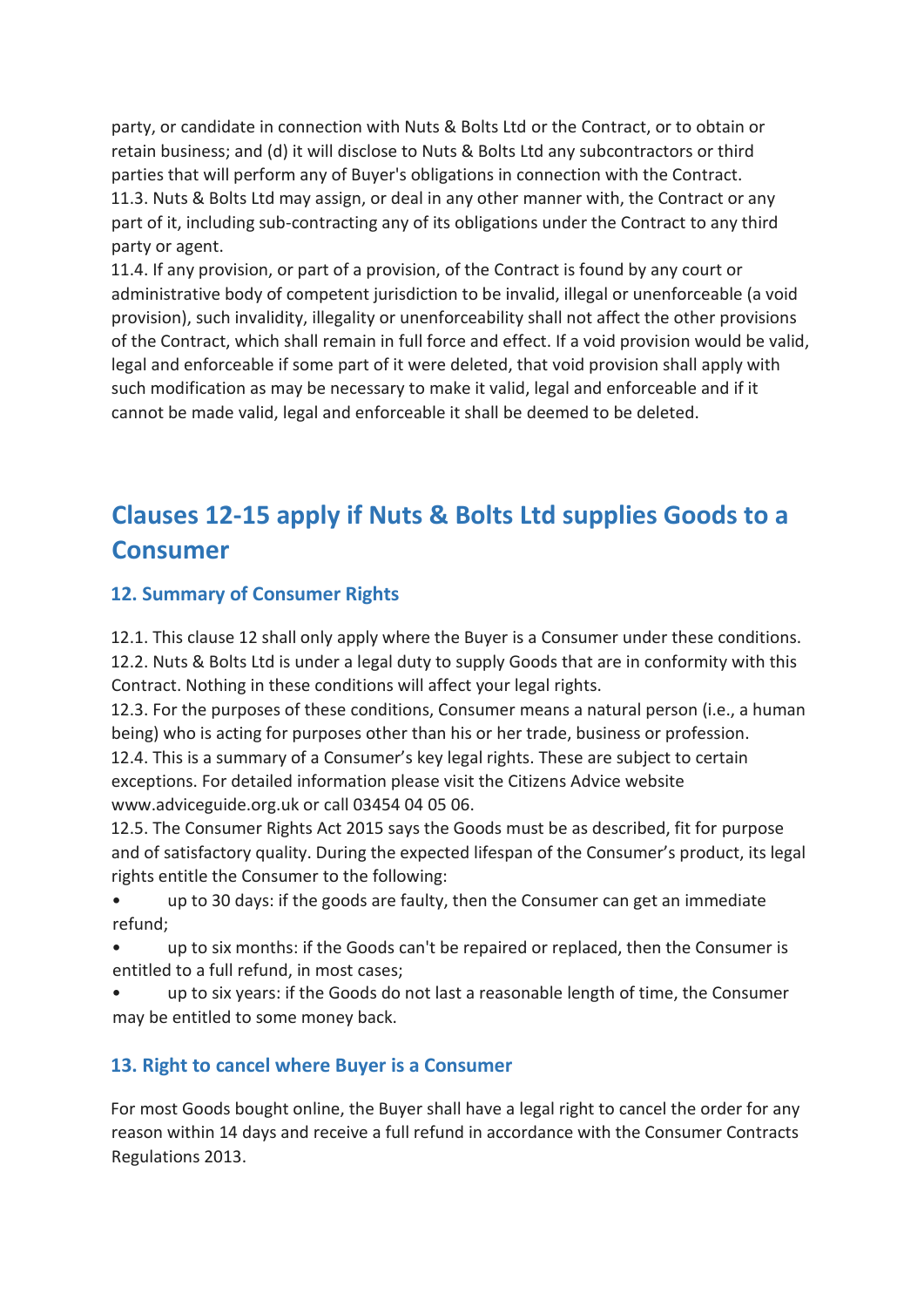# **14. Return of rejected Goods where Buyer is a Consumer**

If the Consumer wishes to exercise their legal rights to reject Goods you must either return them in person to where you bought them, post them back to Nuts & Bolts Ltd or (if they are not suitable for posting) allow Nuts & Bolts Ltd to collect them from you. In respect of returns please call Nuts & Bolts Ltd customer services.

# **15. Limitation of liability where Buyer is a Consumer**

Where the Consumer is not acting in the course of a business, or is not a business entity, Nuts & Bolts Ltd shall not exclude or limit in any way its liability to the Consumer where it would be unlawful to do so. This includes liability for death or personal injury caused by Nuts & Bolts Ltd's negligence or the negligence of its employees, agents or subcontractors; for fraud or fraudulent misrepresentation; for breach of the Consumer's legal rights in relation to the Goods as summarised in clause 12.

#### **16. Repairs**

16.1 Warranty – If a machine / tool is under warranty then we require the customer to provide us with documentation to cover the warranty period and the extended warranty certificate where applicable.

16.2 If the item is under warranty, this must be disclosed to us when you hand over the item, failure to do so may mean that we are unable to repair the item under this warranty and the service would be chargeable.

16.3 In the event that we are unable to obtain manufacturers approval to a repair under warranty, an estimate will be provided for the cost of the repair prior to the parts being ordered and fitted.

16.4 Unless specifically agreed in writing, all work is agreed on an estimate basis. 16.5 Unless specifically agreed in writing, time for completion of any work is not essential and we do not take any responsibility for the length of time parts take to obtain from the manufacturer.

16.6 Any estimate is based on the costs of labour and materials relevant at this date and the Company reserves the right to alter the charges to meet any variations, whether due to increase in materials or increased cost from any other cause outside of the Company reasonable control.

16.7 Should any additional work or materials be found necessary in the course of these repairs or subsequent testing, it will be necessary to make an extra charge. Where this additional work involves a substantial increase in the amount estimated, a supplementary estimate will be submitted for acceptance.

16.8 The quotes will be carried out as follows –

- a) Machine will be disassembled to ascertain fault.
- b) A quote will be put together to list parts and labour charge.
- c) If quote is accepted, the parts will be ordered and fitted.
- d) If a quote is declined, machine will be returned disassembled.